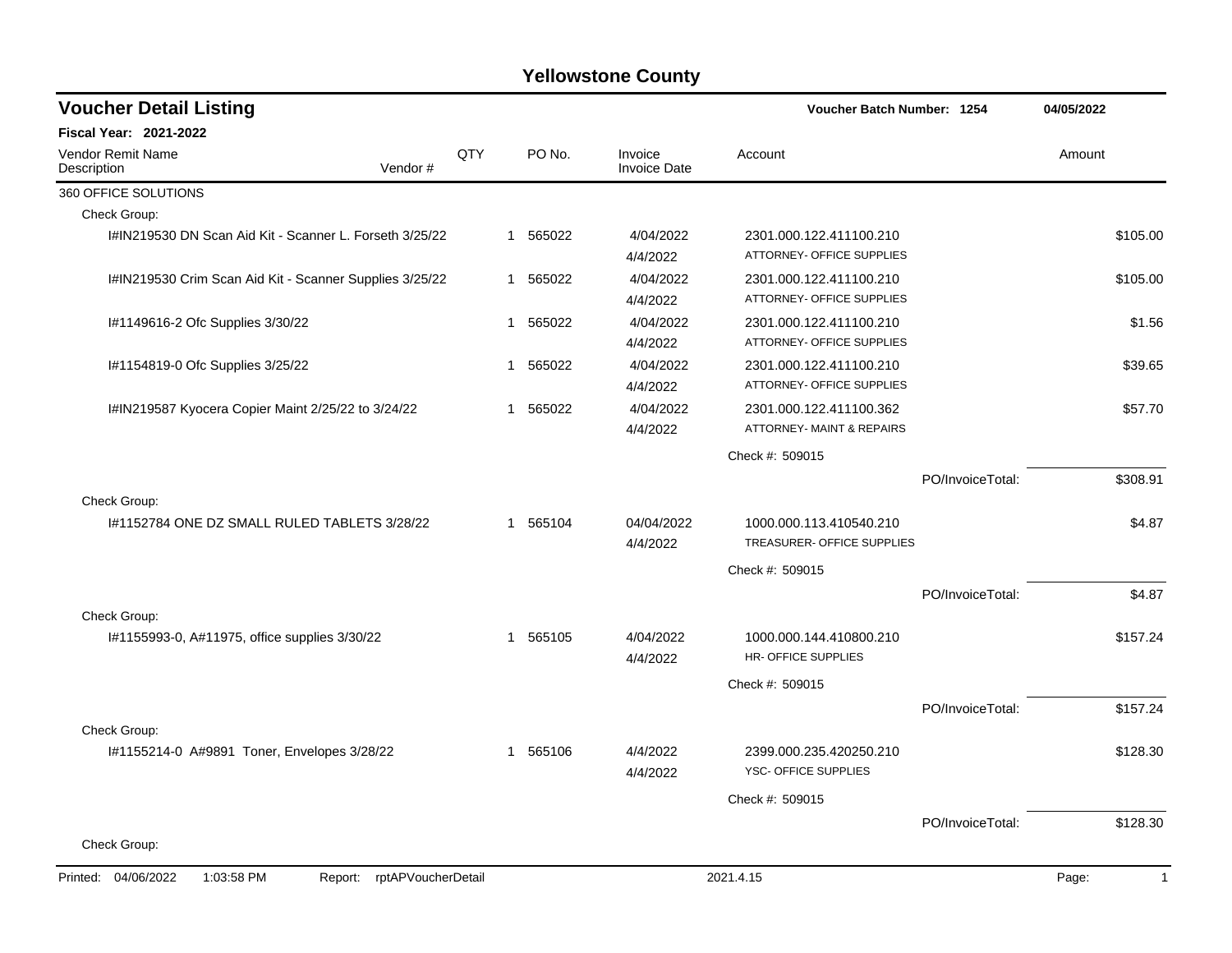| <b>Voucher Detail Listing</b>                          |                            |              |                        |                                | Voucher Batch Number: 1254                                         |                  | 04/05/2022 |
|--------------------------------------------------------|----------------------------|--------------|------------------------|--------------------------------|--------------------------------------------------------------------|------------------|------------|
| Fiscal Year: 2021-2022                                 |                            |              |                        |                                |                                                                    |                  |            |
| <b>Vendor Remit Name</b><br>Description                | Vendor#                    | QTY          | PO No.                 | Invoice<br><b>Invoice Date</b> | Account                                                            |                  | Amount     |
| I#1156872-0, A#11975, facial tissue 3/31/22            |                            |              | 565107<br>$\mathbf{1}$ | 04/04/2022<br>4/4/2022         | 1000.000.144.410800.210<br>HR- OFFICE SUPPLIES                     |                  | \$20.89    |
|                                                        |                            |              |                        |                                | Check #: 509015                                                    |                  |            |
|                                                        |                            |              |                        |                                |                                                                    | PO/InvoiceTotal: | \$20.89    |
| Check Group:                                           |                            |              |                        |                                |                                                                    |                  |            |
| I#1147766-0 M401 Toner 3/8/22                          |                            | $\mathbf{1}$ | 565108                 | 04/04/2022<br>4/4/2022         | 1000.000.102.410940.210<br>CLERK & REC- OFFICE SUPPLIES            |                  | \$114.99   |
| #1147766-1 28# White Paper 3/10/22                     |                            | $\mathbf 1$  | 565108                 | 04/04/2022<br>4/4/2022         | 1000.000.102.410940.210<br><b>CLERK &amp; REC- OFFICE SUPPLIES</b> |                  | \$12.11    |
| I#1147766-2 UNV Wide Ruled Letter Size Pads 3/14/22    |                            | 1            | 565108                 | 04/04/2022<br>4/4/2022         | 1000.000.102.410940.210<br>CLERK & REC- OFFICE SUPPLIES            |                  | \$8.30     |
| I#1153378-0 HP 26A Toner 3/23/22                       |                            |              | 2 565108               | 04/04/2022<br>4/4/2022         | 2393.000.102.410950.210<br>RECORDS- OFFICE SUPPLIES                |                  | \$250.00   |
| I#1153378-0 USB3 Drives, Pencil Lead & Sharpie Markers |                            |              | 565108<br>$\mathbf{1}$ | 04/04/2022                     | 1000.000.102.410940.210                                            |                  | \$75.52    |
| 3/23/22                                                |                            |              |                        | 4/4/2022                       | CLERK & REC- OFFICE SUPPLIES                                       |                  |            |
|                                                        |                            |              |                        |                                | Check #: 509015                                                    |                  |            |
|                                                        |                            |              |                        |                                |                                                                    | PO/InvoiceTotal: | \$460.92   |
|                                                        |                            |              |                        |                                |                                                                    | Vendor Total:    | \$1,081.13 |
| AIR CONTROLS CO<br>Check Group:                        | 001147                     |              |                        |                                |                                                                    |                  |            |
| 1#17085; JAIL; TSTAT REPAIR 3/24/22                    |                            | $\mathbf 1$  | 565095                 | 04/04/2022<br>4/4/2022         | 2300.000.146.411200.360<br>FACILITIES JAIL- REPAIR & MAINT         |                  | \$933.32   |
| I#17047; JAIL; REPAIR COMPRESSOR 3/24/22               |                            | 1            | 565095                 | 04/04/2022<br>4/4/2022         | 2300.000.146.411200.360<br>FACILITIES JAIL- REPAIR & MAINT         |                  | \$300.00   |
| 1#17045; JAIL; REPAIR CONDENSOR 3/24/22                |                            | $\mathbf 1$  | 565095                 | 04/04/2022<br>4/4/2022         | 2300.000.146.411200.360<br>FACILITIES JAIL- REPAIR & MAINT         |                  | \$332.50   |
| 1#17044; JAIL; REAPIR EXH FAN 3/24/22                  |                            | $\mathbf{1}$ | 565095                 | 04/04/2022<br>4/4/2022         | 2300.000.146.411200.360<br>FACILITIES JAIL- REPAIR & MAINT         |                  | \$236.38   |
|                                                        |                            |              |                        |                                | Check #: 509016                                                    |                  |            |
|                                                        |                            |              |                        |                                |                                                                    | PO/InvoiceTotal: | \$1,802.20 |
| Printed: 04/06/2022<br>1:03:58 PM                      | Report: rptAPVoucherDetail |              |                        |                                | 2021.4.15                                                          |                  | 2<br>Page: |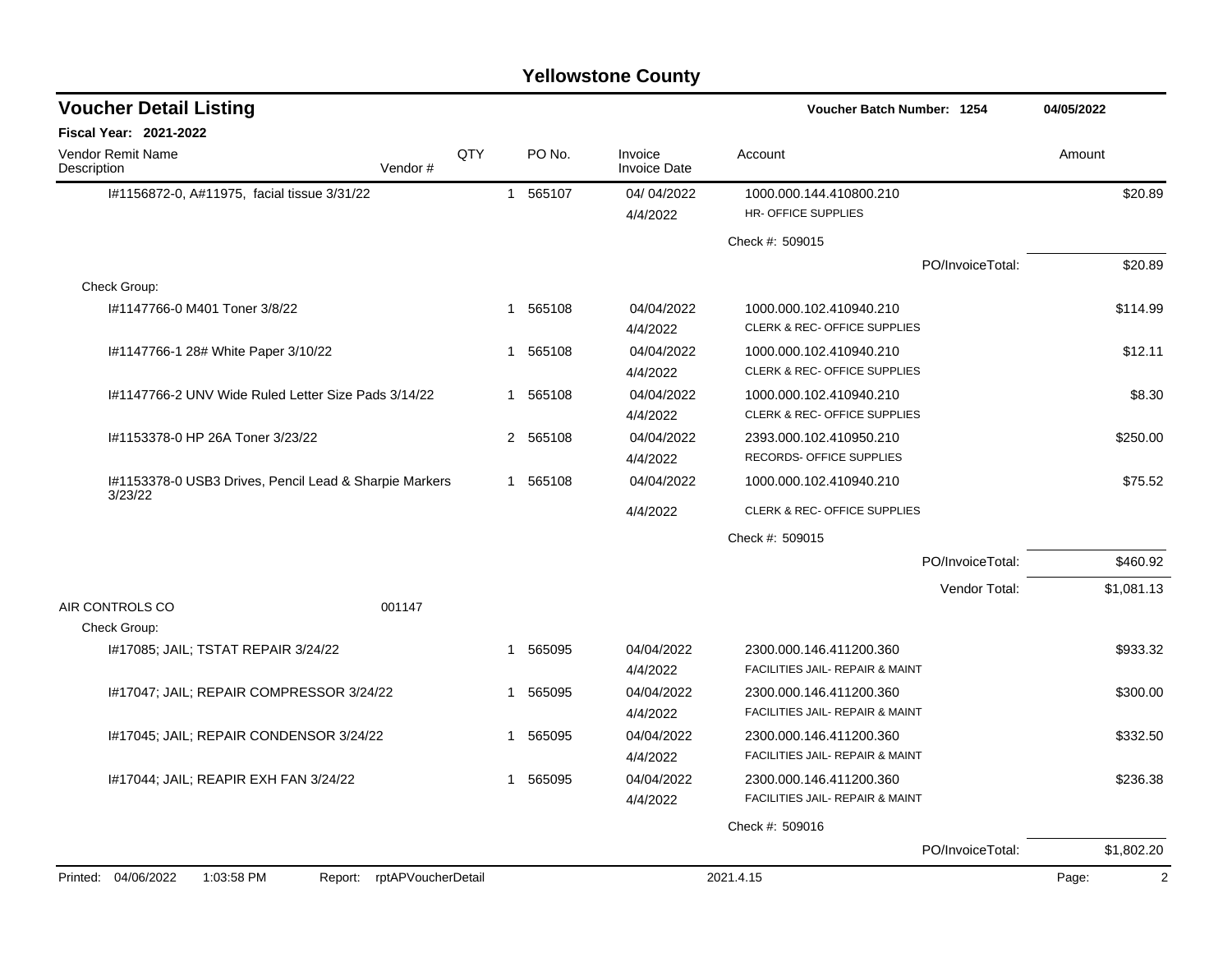| <b>Voucher Detail Listing</b>                         |                    |     |             |                                | Voucher Batch Number: 1254                                  |                  | 04/05/2022 |
|-------------------------------------------------------|--------------------|-----|-------------|--------------------------------|-------------------------------------------------------------|------------------|------------|
| Fiscal Year: 2021-2022                                |                    |     |             |                                |                                                             |                  |            |
| Vendor Remit Name<br>Description                      | Vendor#            | QTY | PO No.      | Invoice<br><b>Invoice Date</b> | Account                                                     |                  | Amount     |
|                                                       |                    |     |             |                                |                                                             | Vendor Total:    | \$1,802.20 |
| ANGEL LIND'S DAIRY INC                                |                    |     |             |                                |                                                             |                  |            |
| Check Group:                                          |                    |     |             |                                |                                                             |                  |            |
| I#30100205 A#YOUTHS Dairy 4/1/22                      |                    |     | 1 565101    | 04/04/2022<br>4/4/2022         | 2399.000.235.420250.223<br>YSC-FOOD                         |                  | \$164.67   |
|                                                       |                    |     |             |                                | Check #: 509017                                             |                  |            |
|                                                       |                    |     |             |                                |                                                             | PO/InvoiceTotal: | \$164.67   |
|                                                       |                    |     |             |                                |                                                             | Vendor Total:    | \$164.67   |
| <b>ASPEN PRACTICE</b>                                 | 048799             |     |             |                                |                                                             |                  |            |
| Check Group:                                          |                    |     |             |                                |                                                             |                  |            |
| Case #12234; Invoice for retainer for rebuttal expert |                    |     | 1 565127    | 04/04/2022                     | 2190.000.429.510200.202<br>DEFENSE COSTS- EXPENSE OF INVEST |                  | \$750.00   |
|                                                       |                    |     |             | 4/4/2022                       |                                                             |                  |            |
|                                                       |                    |     |             |                                | Check #: 509018                                             |                  |            |
|                                                       |                    |     |             |                                |                                                             | PO/InvoiceTotal: | \$750.00   |
|                                                       |                    |     |             |                                |                                                             | Vendor Total:    | \$750.00   |
| <b>BILLINGS PUMP &amp; IRRIGATION</b><br>Check Group: | 001835             |     |             |                                |                                                             |                  |            |
| I#74635; YCCH; PUMP 3/29/22                           |                    |     | 565097<br>1 | 04/04/2022                     | 1000.000.145.411200.360                                     |                  | \$1,265.65 |
|                                                       |                    |     |             | 4/4/2022                       | FACILITIES- REPAIR & MAINT SERVICE                          |                  |            |
|                                                       |                    |     |             |                                | Check #: 509019                                             |                  |            |
|                                                       |                    |     |             |                                |                                                             | PO/InvoiceTotal: | \$1,265.65 |
|                                                       |                    |     |             |                                |                                                             | Vendor Total:    | \$1,265.65 |
| <b>BONEBRIGHT, LISA</b>                               |                    |     |             |                                |                                                             |                  |            |
| Check Group:                                          |                    |     |             |                                |                                                             |                  |            |
| VA BURIAL BENEFITE, TERRY H. SHIPLEY, 1/29/22         |                    |     | 1 565012    | 03/30/2022<br>3/30/2022        | 1000.000.199.450200.396<br>MISC- FUNERAL EXPENSE/BURIALS    |                  | \$250.00   |
|                                                       |                    |     |             |                                | Check #: 509020                                             |                  |            |
|                                                       |                    |     |             |                                |                                                             | PO/InvoiceTotal: | \$250.00   |
|                                                       |                    |     |             |                                |                                                             | Vendor Total:    | \$250.00   |
| <b>BRUCO INC</b>                                      | 002050             |     |             |                                |                                                             |                  |            |
| Printed: 04/06/2022<br>1:03:58 PM<br>Report:          | rptAPVoucherDetail |     |             |                                | 2021.4.15                                                   |                  | Page:<br>3 |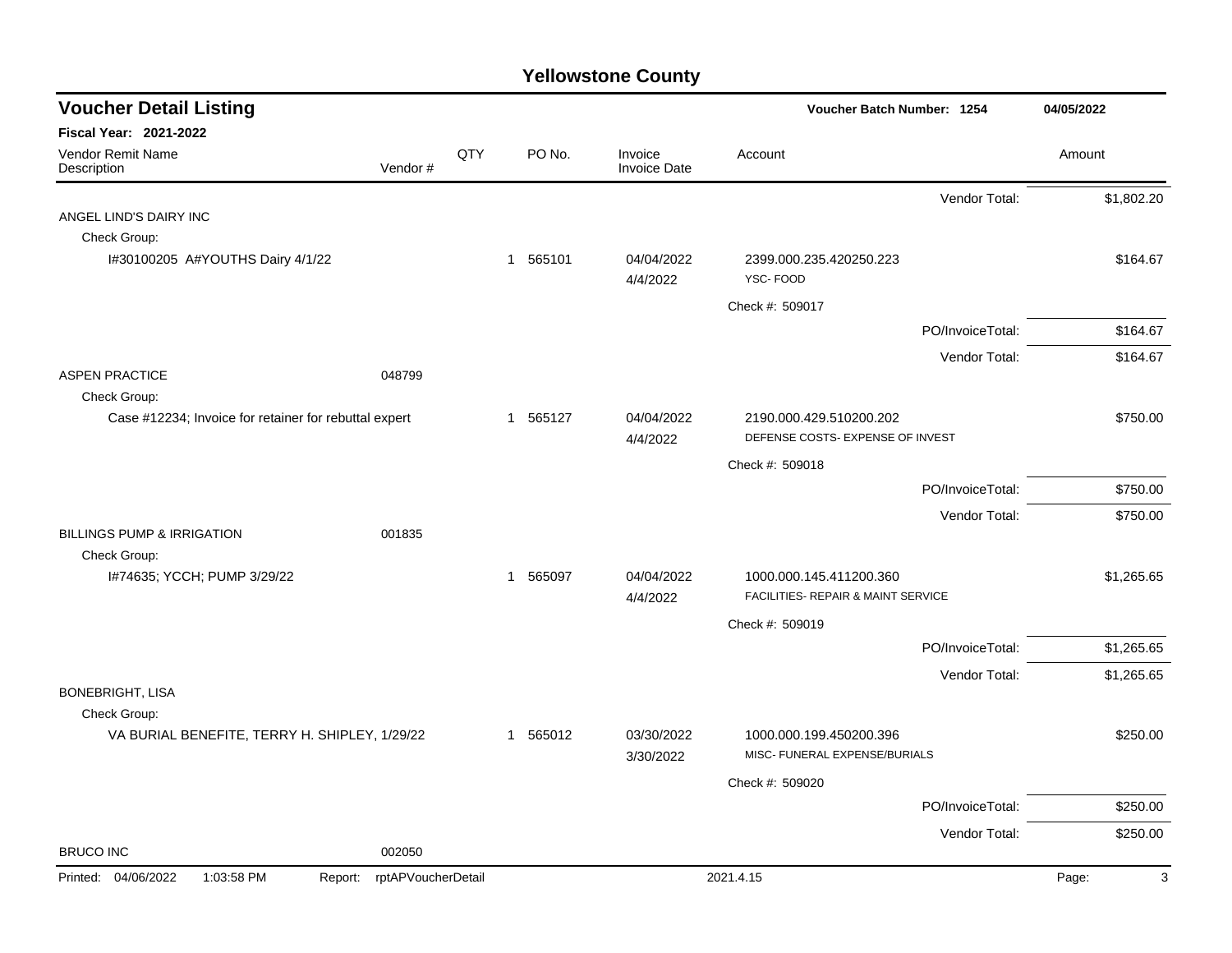|                                                                                               |         |     |              |          | <b>Yellowstone County</b>      |                                                     |                  |            |         |
|-----------------------------------------------------------------------------------------------|---------|-----|--------------|----------|--------------------------------|-----------------------------------------------------|------------------|------------|---------|
| <b>Voucher Detail Listing</b>                                                                 |         |     |              |          |                                | Voucher Batch Number: 1254                          |                  | 04/05/2022 |         |
| <b>Fiscal Year: 2021-2022</b>                                                                 |         |     |              |          |                                |                                                     |                  |            |         |
| Vendor Remit Name<br>Description                                                              | Vendor# | QTY |              | PO No.   | Invoice<br><b>Invoice Date</b> | Account                                             |                  | Amount     |         |
| Check Group:                                                                                  |         |     |              |          |                                |                                                     |                  |            |         |
| i#407956/supplies 3/29/22                                                                     |         |     |              | 1 565098 | 04/04/2022<br>4/4/2022         | 2140.000.403.431100.220<br>WEED- OPERATING SUPPLIES |                  |            | \$67.38 |
|                                                                                               |         |     |              |          |                                | Check #: 509021                                     |                  |            |         |
|                                                                                               |         |     |              |          |                                |                                                     | PO/InvoiceTotal: |            | \$67.38 |
|                                                                                               |         |     |              |          |                                |                                                     | Vendor Total:    |            | \$67.38 |
| BURROWS, MICHELLE LYNN                                                                        |         |     |              |          |                                |                                                     |                  |            |         |
| Check Group:                                                                                  |         |     |              |          |                                |                                                     |                  |            |         |
| Writ SM 2021 4166<br>#21003484 Burrows v. Williams Ck #478493 - Schnitzer<br>Steel A101-99766 |         |     |              | 1 565119 | 04/04/2022                     | 7151.000.000.021250.000                             |                  | \$300.37   |         |
|                                                                                               |         |     |              |          | 4/4/2022                       | SHERIFF WRITS & NOTICES DUE TO OTHERS               |                  |            |         |
|                                                                                               |         |     |              |          |                                | Check #: 509022                                     |                  |            |         |
|                                                                                               |         |     |              |          |                                |                                                     | PO/InvoiceTotal: | \$300.37   |         |
|                                                                                               |         |     |              |          |                                |                                                     | Vendor Total:    | \$300.37   |         |
| <b>CAPITAL ONE</b>                                                                            |         |     |              |          |                                |                                                     |                  |            |         |
| Check Group:                                                                                  |         |     |              |          |                                |                                                     |                  |            |         |
| A# 603949 / Batteries, Flashlights                                                            |         |     |              | 1 565110 | 04/04/2022<br>4/4/2022         | 2399.000.235.420250.220<br>YSC- OPERATING SUPPLIES  |                  | \$149.01   |         |
| A# 603949 / Cutters                                                                           |         |     |              | 1 565110 | 04/04/2022<br>4/4/2022         | 2399.000.235.420250.220<br>YSC- OPERATING SUPPLIES  |                  |            | \$28.98 |
| A# 603949 / Birthday treats                                                                   |         |     | $\mathbf{1}$ | 565110   | 04/04/2022                     | 2399.000.235.420250.225                             |                  |            | \$32.26 |
|                                                                                               |         |     |              |          | 4/4/2022                       | <b>YSC- RECREATION SUPPLIES</b>                     |                  |            |         |
| A# 603949 / Food                                                                              |         |     |              | 1 565110 | 04/04/2022                     | 2399.000.235.420250.223                             |                  |            | \$43.18 |
|                                                                                               |         |     |              |          | 4/4/2022                       | YSC-FOOD                                            |                  |            |         |
|                                                                                               |         |     |              |          |                                | Check #: 509023                                     |                  |            |         |
|                                                                                               |         |     |              |          |                                |                                                     | PO/InvoiceTotal: | \$253.43   |         |
|                                                                                               |         |     |              |          |                                |                                                     | Vendor Total:    | \$253.43   |         |
| CENTURYLINK                                                                                   |         |     |              |          |                                |                                                     |                  |            |         |
| $Q_{\text{max}}$ and $Q_{\text{max}}$                                                         |         |     |              |          |                                |                                                     |                  |            |         |

Check Group: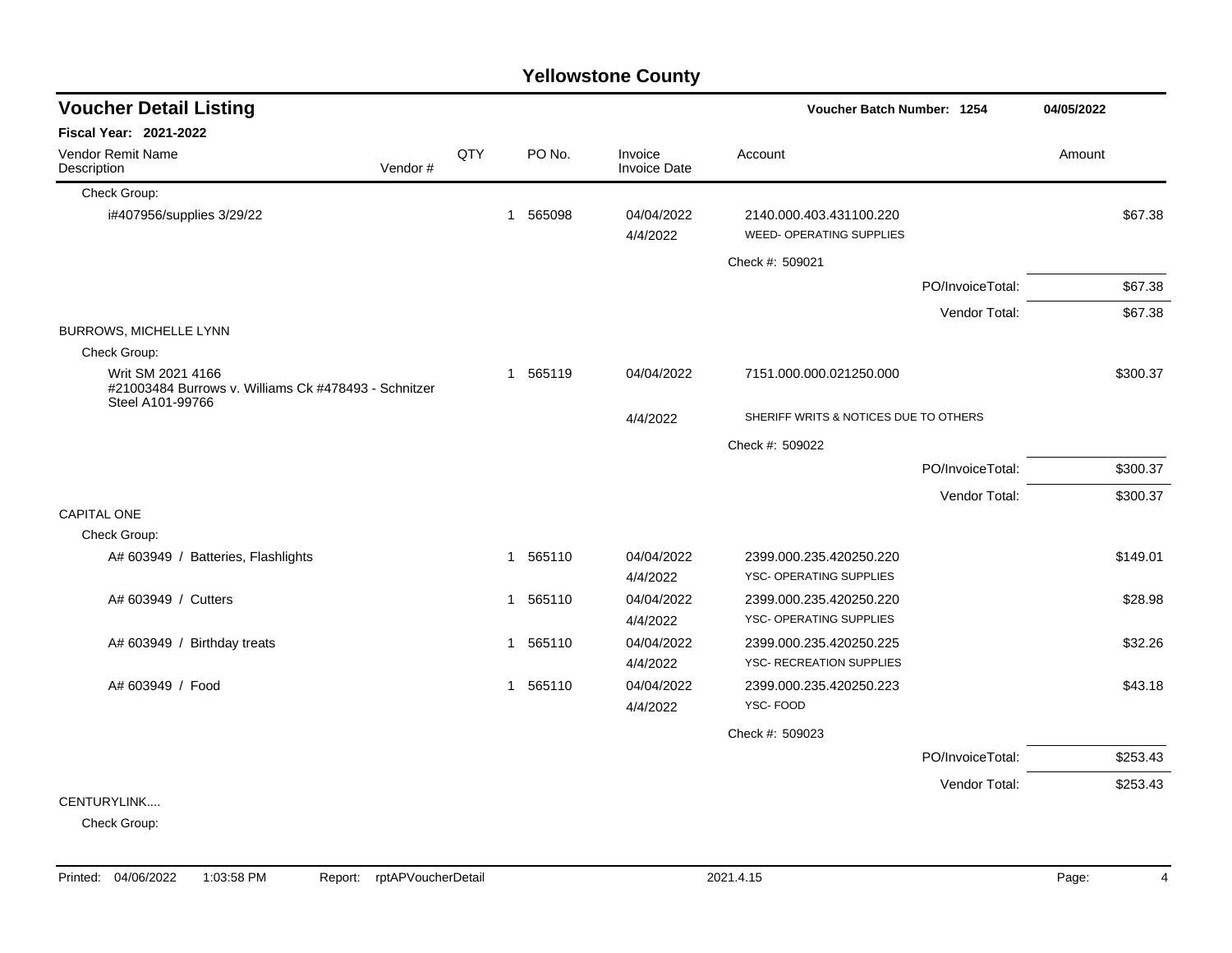| <b>Voucher Detail Listing</b>                                                                       |         |     |          |                         | Voucher Batch Number: 1254            | 04/05/2022 |
|-----------------------------------------------------------------------------------------------------|---------|-----|----------|-------------------------|---------------------------------------|------------|
| Fiscal Year: 2021-2022                                                                              |         |     |          |                         |                                       |            |
| <b>Vendor Remit Name</b><br>Description                                                             | Vendor# | QTY | PO No.   | Invoice<br>Invoice Date | Account                               | Amount     |
| A#4062482082-937B 217 N 27TH 3/22/22                                                                |         |     | 1 565113 | 04/04/2022              | 6060.000.608.500800.345               | \$152.62   |
|                                                                                                     |         |     |          | 4/4/2022                | TECHNOLOGY- TELEPHONE & TECHNOLOGY    |            |
| A#4062482084-941B 3165 KING AVE E 3/22/22                                                           |         |     | 1 565113 | 04/04/2022              | 6060.000.608.500800.345               | \$46.86    |
|                                                                                                     |         |     |          | 4/4/2022                | TECHNOLOGY- TELEPHONE & TECHNOLOGY    |            |
| A#4062482083-939B 3165 KING AVE E 3/22/22                                                           |         |     | 1 565113 | 04/04/2022              | 6060.000.608.500800.345               | \$39.50    |
|                                                                                                     |         |     |          | 4/4/2022                | TECHNOLOGY- TELEPHONE & TECHNOLOGY    |            |
| A#4062451539-828B MILLER BLDG FIRE ALARMS<br>3/22/22                                                |         |     | 1 565113 | 04/04/2022              | 1000.000.145.411200.345               | \$47.22    |
|                                                                                                     |         |     |          | 4/4/2022                | FACILITIES- TELEPHONE & TECHNOLOGY    |            |
|                                                                                                     |         |     |          |                         | Check #: 509024                       |            |
|                                                                                                     |         |     |          |                         | PO/InvoiceTotal:                      | \$286.20   |
|                                                                                                     |         |     |          |                         | Vendor Total:                         | \$286.20   |
| CHURCH HARRIS JOHNSON & WILLIAMS PC                                                                 |         |     |          |                         |                                       |            |
| Check Group:                                                                                        |         |     |          |                         |                                       |            |
| Writ DV 19-0580<br>#21003270 AFC v. Walnofer Ck. #36601647 - Dairy<br>Farmers of America A101-99767 |         |     | 1 565115 | 04/04/2022              | 7151.000.000.021250.000               | \$584.79   |
|                                                                                                     |         |     |          | 4/4/2022                | SHERIFF WRITS & NOTICES DUE TO OTHERS |            |
|                                                                                                     |         |     |          |                         | Check #: 509025                       |            |
|                                                                                                     |         |     |          |                         | PO/InvoiceTotal:                      | \$584.79   |
|                                                                                                     |         |     |          |                         | Vendor Total:                         | \$584.79   |
| <b>CITY OF BILLINGS</b>                                                                             | 001775  |     |          |                         |                                       |            |
| Check Group:                                                                                        |         |     |          |                         |                                       |            |
| I#189626356 DN Acct no. 249230 ICWA Parking QEW<br>Feb 2022                                         |         |     | 1 565096 | 04/04/2022              | 2301.000.122.411100.394               | \$10.00    |
|                                                                                                     |         |     |          | 4/4/2022                | ATTORNEY- WITNESS & JURY FEES         |            |
|                                                                                                     |         |     |          |                         | Check #: 509026                       |            |
|                                                                                                     |         |     |          |                         | PO/InvoiceTotal:                      | \$10.00    |
|                                                                                                     |         |     |          |                         | Vendor Total:                         | \$10.00    |
| COTTER'S SEWER & PORTABLE TOILET SERVICE<br>Check Group:                                            | 045753  |     |          |                         |                                       |            |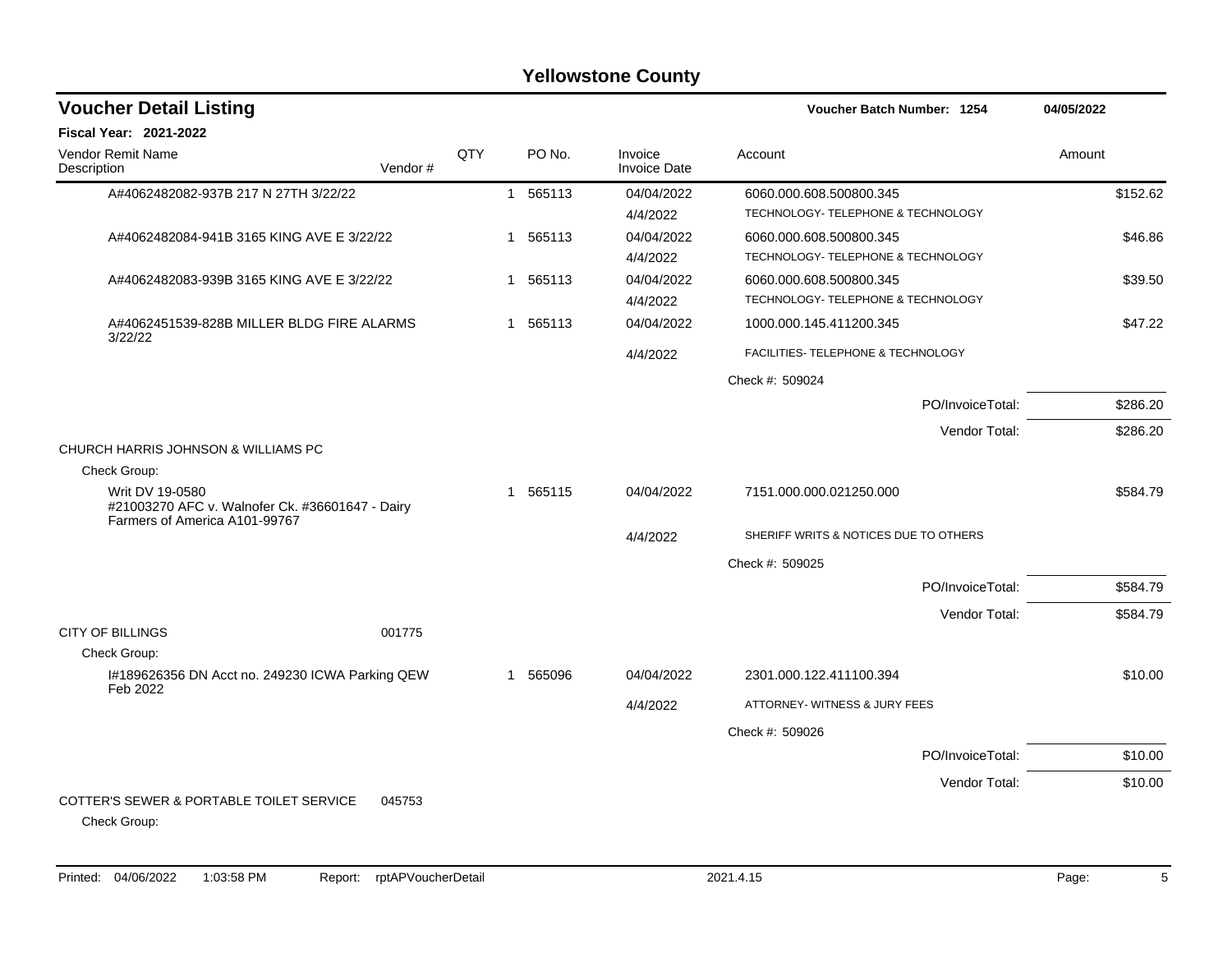|                                                                                                |          |     |                |          | <b>Yellowstone County</b>      |                                                            |                  |            |
|------------------------------------------------------------------------------------------------|----------|-----|----------------|----------|--------------------------------|------------------------------------------------------------|------------------|------------|
| <b>Voucher Detail Listing</b>                                                                  |          |     |                |          |                                | Voucher Batch Number: 1254                                 |                  | 04/05/2022 |
| Fiscal Year: 2021-2022                                                                         |          |     |                |          |                                |                                                            |                  |            |
| Vendor Remit Name<br>Description                                                               | Vendor # | QTY |                | PO No.   | Invoice<br><b>Invoice Date</b> | Account                                                    |                  | Amount     |
| I#4102032822; JAIL; CLEAR LINE 3/28/22                                                         |          |     |                | 1 565100 | 04/04/2022<br>4/4/2022         | 2300.000.146.411200.360<br>FACILITIES JAIL- REPAIR & MAINT |                  | \$150.00   |
|                                                                                                |          |     |                |          |                                | Check #: 509027                                            |                  |            |
|                                                                                                |          |     |                |          |                                |                                                            | PO/InvoiceTotal: | \$150.00   |
|                                                                                                |          |     |                |          |                                |                                                            | Vendor Total:    | \$150.00   |
| COVINGTON, MARY<br>Check Group:                                                                |          |     |                |          |                                |                                                            |                  |            |
| VA BURIAL BENEFITS, RICHARD COVINGTON, 2/21/22                                                 |          |     |                | 1 565132 | 04/04/2022<br>4/4/2022         | 1000.000.199.450200.396<br>MISC- FUNERAL EXPENSE/BURIALS   |                  | \$250.00   |
|                                                                                                |          |     |                |          |                                | Check #: 509028                                            |                  |            |
|                                                                                                |          |     |                |          |                                |                                                            | PO/InvoiceTotal: | \$250.00   |
|                                                                                                |          |     |                |          |                                |                                                            | Vendor Total:    | \$250.00   |
| <b>CROWLEY FLECK PLLP</b>                                                                      |          |     |                |          |                                |                                                            |                  |            |
| Check Group:                                                                                   |          |     |                |          |                                |                                                            |                  |            |
| Writ DV 18 0412<br>#22000699 Berger v. Dunlap Ck. #2361613 - Wells Fargo<br>Bank NA A101-99769 |          |     |                | 1 565112 | 04/04/2022                     | 7151.000.000.021250.000                                    |                  | \$194.42   |
|                                                                                                |          |     |                |          | 4/4/2022                       | SHERIFF WRITS & NOTICES DUE TO OTHERS                      |                  |            |
|                                                                                                |          |     |                |          |                                | Check #: 509029                                            |                  |            |
|                                                                                                |          |     |                |          |                                |                                                            | PO/InvoiceTotal: | \$194.42   |
|                                                                                                |          |     |                |          |                                |                                                            | Vendor Total:    | \$194.42   |
| DANGERFIELD, BRANDY                                                                            |          |     |                |          |                                |                                                            |                  |            |
| Check Group:<br>O#3622261-157231 Reimbursement BIKES 3/31/22                                   |          |     | $\overline{1}$ |          | 04/04/2022                     |                                                            |                  |            |
|                                                                                                |          |     |                | 565111   | 4/4/2022                       | 2900.000.280.411800.397<br>PILT- FIXED CONTRACT SERVICES   |                  | \$635.52   |
|                                                                                                |          |     |                |          |                                | Check #: 509030                                            |                  |            |
|                                                                                                |          |     |                |          |                                |                                                            | PO/InvoiceTotal: | \$635.52   |
|                                                                                                |          |     |                |          |                                |                                                            | Vendor Total:    | \$635.52   |
| FLEX FAMILY HEALTH PLLC                                                                        |          |     |                |          |                                |                                                            |                  |            |
| Check Group:                                                                                   |          |     |                |          |                                |                                                            |                  |            |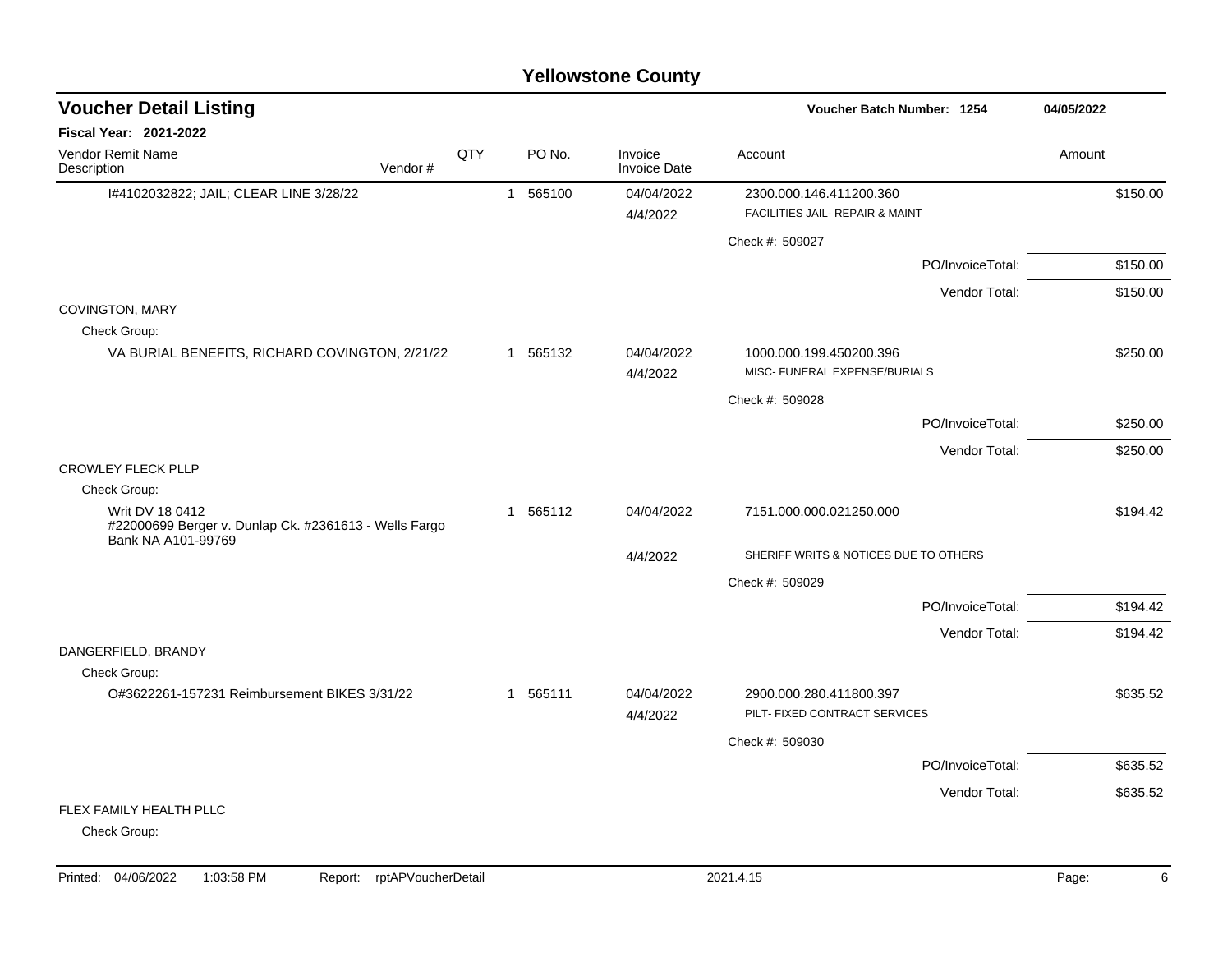### I#1431 A.G. Evaluation 4/1/22 1 565130 1 565130 04/04/2022 2399.000.235.420250.356 4/4/2022 YSC- MEDICAL/OTHER I#1431 J.L. Evaluation 4/1/22 1 565130 1 565130 04/04/2022 2399.000.235.420250.356 \$100.00 4/4/2022 YSC- MEDICAL/OTHER I#1431 March 2022 Medical Services 4/1/22 1 565130 04/04/2022 2399.000.235.420250.351 \$750.00 4/4/2022 YSC- MEDICAL & PSYCH SERVICES Check #: 509031 PO/InvoiceTotal: \$950.00 Vendor Total: \$950.00 GUARDIAN TAX MT LLC Check Group: C04145 REDEMPTION 404 **1 565114** 04/04/2022 7150.000.000.021250.000 **61 1610.56** \$1,610.56 4/4/2022 REDEMPTION DUE TO OTHERS C06236 REDEMPTION 405 **1 565114** 04/04/2022 7150.000.000.021250.000 **11 565114** 04/04/2022 7150.000 4/4/2022 REDEMPTION DUE TO OTHERS B00724 REDEMPTION 406 6 04/04/2022 1 565114 04/04/2022 7150.000.000.021250.000 1 51,177.90 4/4/2022 REDEMPTION DUE TO OTHERS C03754 REDEMPTION 407 \$2.309.21 1 565114 04/04/2022 7150.000.000.021250.000 621250.000 \$2.309.21 4/4/2022 REDEMPTION DUE TO OTHERS C05951 REDEMPTION 408 **1 565114** 04/04/2022 7150.000.000.021250.000 **1 56.71** \$2,256.71 4/4/2022 REDEMPTION DUE TO OTHERS C05952 REDEMPTION 409 **1 565114** 04/04/2022 7150.000.000.021250.000 **1 565112.98** 57,172.98 4/4/2022 REDEMPTION DUE TO OTHERS Check #: 509032 PO/InvoiceTotal: \$16,267.68 Vendor Total: \$16,267.68 **Voucher Batch Number: Yellowstone County** Vendor Remit Name **Description Voucher Detail Listing Fiscal Year: 2021-2022 1254 04/05/2022** PO No. Invoice Account Amount Amount Amount Amount Vendor # **QTY** Invoice Date

### HALLIDAY, WATKINS & MANN, PC

Check Group: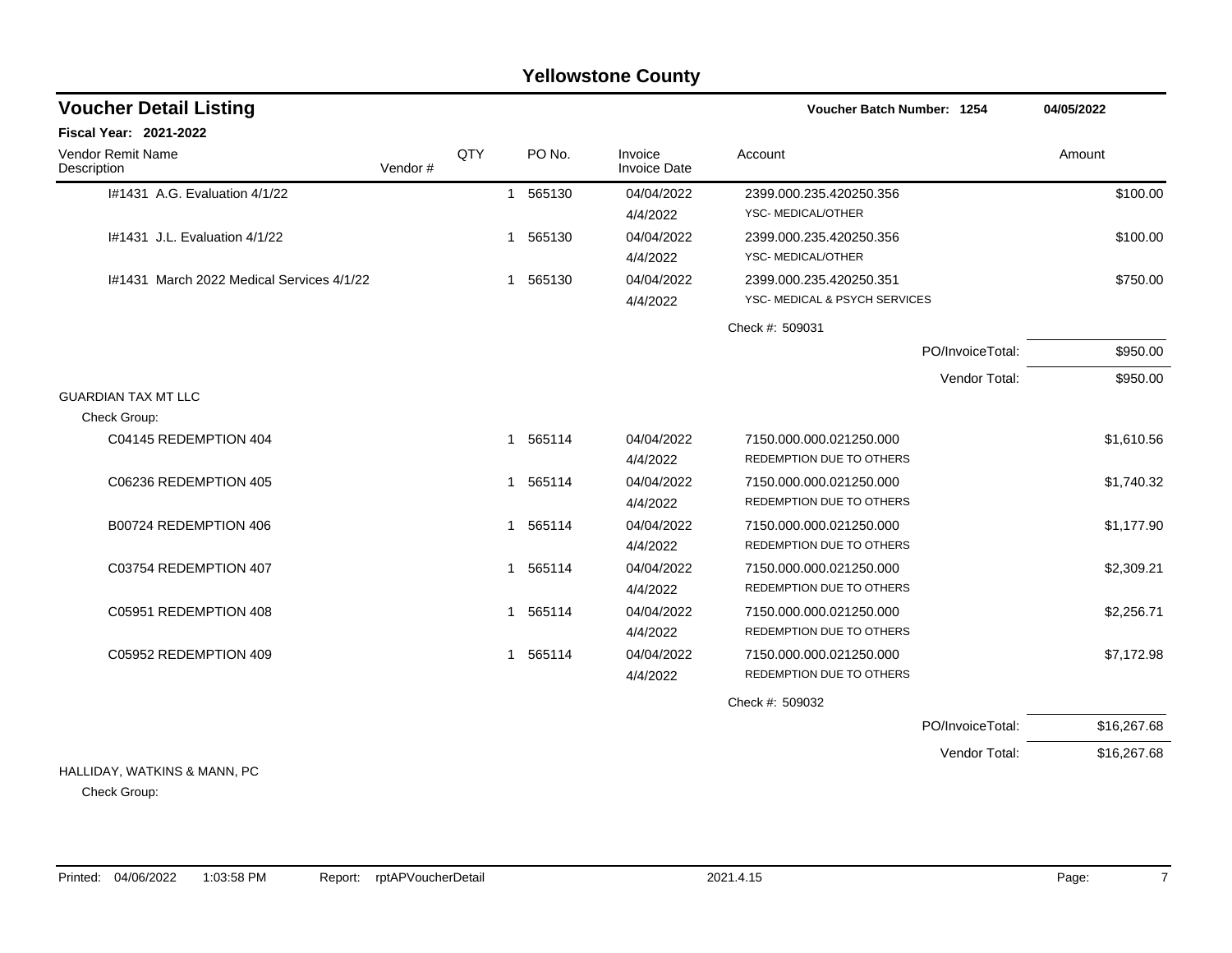| <b>Voucher Detail Listing</b>                                                                                                                                    |     |                        |                                | Voucher Batch Number: 1254            | 04/05/2022   |  |
|------------------------------------------------------------------------------------------------------------------------------------------------------------------|-----|------------------------|--------------------------------|---------------------------------------|--------------|--|
| <b>Fiscal Year: 2021-2022</b>                                                                                                                                    |     |                        |                                |                                       |              |  |
| <b>Vendor Remit Name</b><br>Description<br>Vendor#                                                                                                               | QTY | PO No.                 | Invoice<br><b>Invoice Date</b> | Account                               | Amount       |  |
| Sale Proc DV 18 0042<br>#22000258 Wilmington Svgs Fund Soc FSB v. Wade - Ck.<br>#9675500236 - Breckenridge Property Fund 2016, LLC -<br>Sale Proceeds A101-99765 |     | 1 565102               | 04/04/2022                     | 7151.000.000.021250.000               | \$260,050.00 |  |
|                                                                                                                                                                  |     |                        | 4/4/2022                       | SHERIFF WRITS & NOTICES DUE TO OTHERS |              |  |
|                                                                                                                                                                  |     |                        |                                | Check #: 509033                       |              |  |
|                                                                                                                                                                  |     |                        |                                | PO/InvoiceTotal:                      | \$260,050.00 |  |
|                                                                                                                                                                  |     |                        |                                | Vendor Total:                         | \$260,050.00 |  |
| <b>HIBBARD CREEK ANGUS INC</b>                                                                                                                                   |     |                        |                                |                                       |              |  |
| Check Group:                                                                                                                                                     |     |                        |                                |                                       |              |  |
| 1#031022 PIT RUN GRAVEL 237.60 @ .40 71010                                                                                                                       |     | 1 565081               | 04/04/2022                     | 2110.000.401.430200.450               | \$237.60     |  |
|                                                                                                                                                                  |     |                        | 4/4/2022                       | ROAD-RAW MATERIALS- GAS TAX           |              |  |
| 1#031022 1" GRAVEL 18 @ .40 71009                                                                                                                                |     | 1 565081               | 04/04/2022                     | 2110.000.401.430200.450               | \$7.20       |  |
|                                                                                                                                                                  |     |                        | 4/4/2022                       | ROAD- RAW MATERIALS- GAS TAX          |              |  |
| #031422 PIT RUN & 1" GRAVEL 862 @.40 71010                                                                                                                       |     | 565081<br>$\mathbf{1}$ | 04/04/2022                     | 2110.000.401.430200.450               | \$344.80     |  |
|                                                                                                                                                                  |     |                        | 4/4/2022                       | ROAD- RAW MATERIALS- GAS TAX          |              |  |
| 14031522 PIT RUN GRAVEL 630 @ .40 71010                                                                                                                          |     | 565081<br>1            | 04/04/2022                     | 2110.000.401.430200.450               | \$252.00     |  |
|                                                                                                                                                                  |     |                        | 4/4/2022                       | ROAD- RAW MATERIALS- GAS TAX          |              |  |
| 1#031622 PIT RUN GRAVEL 396 @ .40 71010                                                                                                                          |     | 1 565081               | 04/04/2022                     | 2110.000.401.430200.450               | \$165.60     |  |
|                                                                                                                                                                  |     |                        | 4/4/2022                       | ROAD- RAW MATERIALS- GAS TAX          |              |  |
| 14031722 PIT RUN GRAVEL 522 @ .40 71010                                                                                                                          |     | 565081<br>1            | 04/04/2022                     | 2110.000.401.430200.450               | \$208.80     |  |
|                                                                                                                                                                  |     |                        | 4/4/2022                       | ROAD- RAW MATERIALS- GAS TAX          |              |  |
| 1#032122 PIT RUN GRAVEL 396 @ .40 71010                                                                                                                          |     | 565081<br>1            | 04/04/2022                     | 2110.000.401.430200.450               | \$158.40     |  |
|                                                                                                                                                                  |     |                        | 4/4/2022                       | ROAD- RAW MATERIALS- GAS TAX          |              |  |
| 1#032222 PIT RUN GRAVEL 162 @ .40 71010                                                                                                                          |     | 1 565081               | 04/04/2022                     | 2110.000.401.430200.450               | \$64.80      |  |
|                                                                                                                                                                  |     |                        | 4/4/2022                       | ROAD- RAW MATERIALS- GAS TAX          |              |  |
|                                                                                                                                                                  |     |                        |                                | Check #: 509034                       |              |  |
|                                                                                                                                                                  |     |                        |                                | PO/InvoiceTotal:                      | \$1,439.20   |  |
|                                                                                                                                                                  |     |                        |                                | Vendor Total:                         | \$1,439.20   |  |
| HOYER, MEGAN                                                                                                                                                     |     |                        |                                |                                       |              |  |
| Check Group:                                                                                                                                                     |     |                        |                                |                                       |              |  |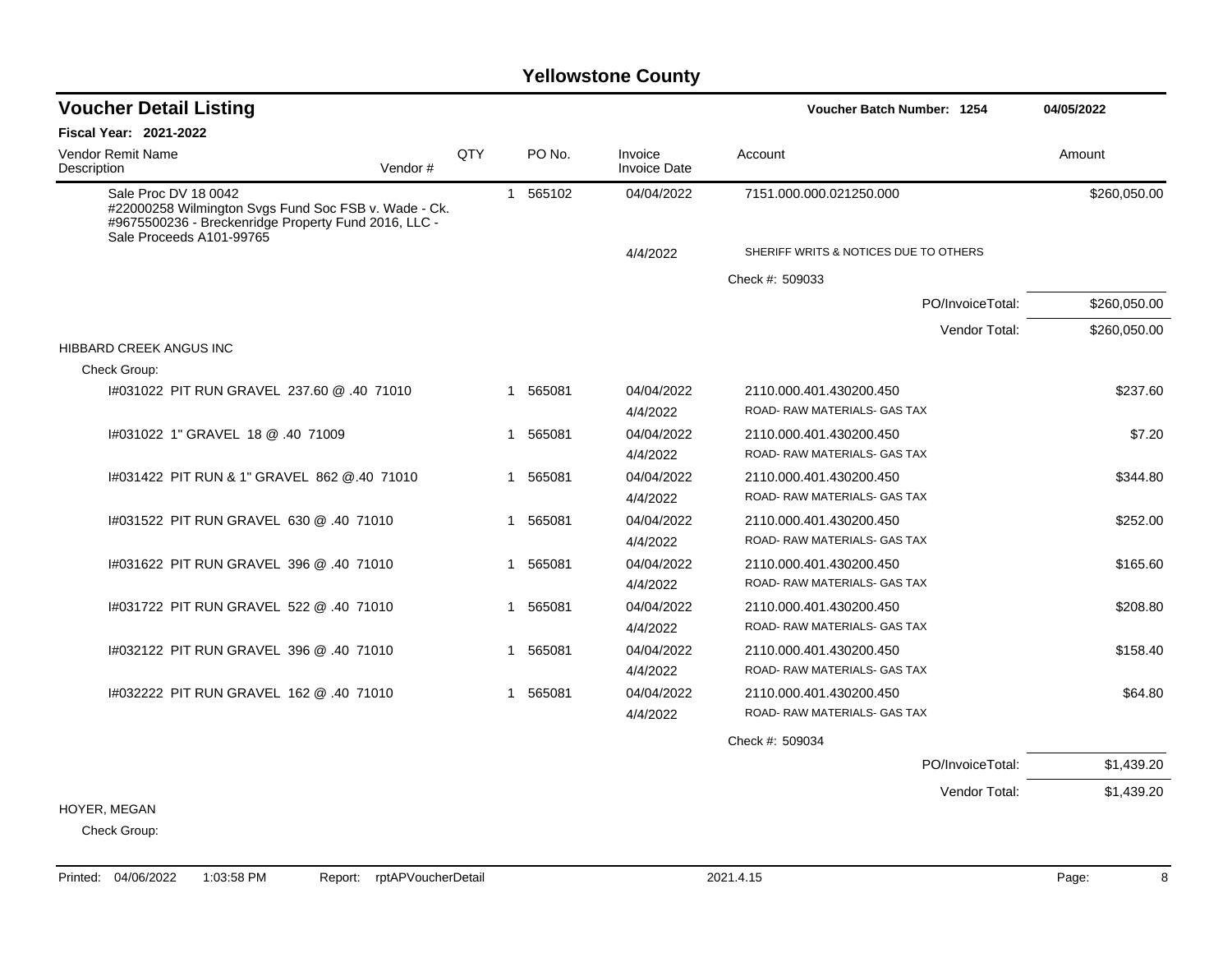| <b>Voucher Detail Listing</b>                                                                                   |                            |     |             |                                | <b>Voucher Batch Number: 1254</b>             | 04/05/2022 |
|-----------------------------------------------------------------------------------------------------------------|----------------------------|-----|-------------|--------------------------------|-----------------------------------------------|------------|
| <b>Fiscal Year: 2021-2022</b>                                                                                   |                            |     |             |                                |                                               |            |
| Vendor Remit Name<br>Description                                                                                | Vendor#                    | QTY | PO No.      | Invoice<br><b>Invoice Date</b> | Account                                       | Amount     |
| Per Diem Travel Cost for Megan Hoyer - Attending MWCA<br>Eastern Spring Training April 6 & 7 2022 in Miles City |                            |     | 1 565010    | 04/01/2022                     | 2140.000.403.431100.370                       | \$146.68   |
|                                                                                                                 |                            |     |             | 4/1/2022                       | <b>WEED-TRAVEL</b>                            |            |
|                                                                                                                 |                            |     |             |                                | Check #: 509035                               |            |
|                                                                                                                 |                            |     |             |                                | PO/InvoiceTotal:                              | \$146.68   |
|                                                                                                                 |                            |     |             |                                | Vendor Total:                                 | \$146.68   |
| LOWE'S COMMERCIAL SERVICE                                                                                       | 048125                     |     |             |                                |                                               |            |
| Check Group:                                                                                                    |                            |     |             |                                |                                               |            |
| A#98001510332 977728; YCCH; LIGHTING                                                                            |                            |     | 565094<br>1 | 04/04/2022                     | 1000.000.145.411200.360                       | \$418.69   |
|                                                                                                                 |                            |     |             | 4/4/2022                       | FACILITIES- REPAIR & MAINT SERVICE            |            |
| A#98001510332 960175; YCCH; LIGHTING RETURNED                                                                   |                            |     | 1 565094    | 04/04/2022                     | 1000.000.145.411200.360                       | (\$269.19) |
|                                                                                                                 |                            |     |             | 4/4/2022                       | FACILITIES- REPAIR & MAINT SERVICE            |            |
| A#98001510340 918047; JAIL; TOOLS                                                                               |                            |     | 1 565094    | 04/04/2022                     | 2300.000.146.411200.360                       | \$52.24    |
|                                                                                                                 |                            |     |             | 4/4/2022                       | FACILITIES JAIL- REPAIR & MAINT               |            |
| A#98001510340 918247; YCCH; TOOLS                                                                               |                            |     | 565094<br>1 | 04/04/2022                     | 1000.000.145.411200.360                       | \$35.58    |
|                                                                                                                 |                            |     |             | 4/4/2022                       | <b>FACILITIES- REPAIR &amp; MAINT SERVICE</b> |            |
| A#98001510340 924630; YCCH; SUPPLIES                                                                            |                            |     | 1 565094    | 04/04/2022                     | 1000.000.145.411200.360                       | \$437.83   |
|                                                                                                                 |                            |     |             | 4/4/2022                       | FACILITIES- REPAIR & MAINT SERVICE            |            |
| A#98001510340 960176; YCCH; LIGHTING RETURNED                                                                   |                            |     | 1 565094    | 04/04/2022                     | 1000.000.145.411200.360                       | (\$149.50) |
|                                                                                                                 |                            |     |             | 4/4/2022                       | FACILITIES- REPAIR & MAINT SERVICE            |            |
| A#98001510340 913105; YCCH; SUPPLIES                                                                            |                            |     | 1 565094    | 04/04/2022                     | 1000.000.145.411200.360                       | \$33.58    |
|                                                                                                                 |                            |     |             | 4/4/2022                       | FACILITIES- REPAIR & MAINT SERVICE            |            |
|                                                                                                                 |                            |     |             |                                | Check #: 509036                               |            |
|                                                                                                                 |                            |     |             |                                | PO/InvoiceTotal:                              | \$559.23   |
|                                                                                                                 |                            |     |             |                                | Vendor Total:                                 | \$559.23   |
| <b>MASTERCARD T KACZMAREK</b>                                                                                   |                            |     |             |                                |                                               |            |
| Check Group: T KACZMAREK                                                                                        |                            |     |             |                                |                                               |            |
| A#0102; YCCH; PHONE ACC                                                                                         |                            |     | 1 565116    | 04/04/2022                     | 1000.000.145.411200.360                       | \$124.98   |
| <b>P-Card Payee:</b><br>MASTERCARD                                                                              |                            |     |             | 4/4/2022                       | FACILITIES- REPAIR & MAINT SERVICE            |            |
| A#0102; YCCH; RENEW BOILER OP LICENSE                                                                           |                            |     | 1 565116    | 04/04/2022                     | 1000.000.145.411200.360                       | \$35.00    |
| <b>P-Card Payee:</b><br>MASTERCARD                                                                              |                            |     |             | 4/4/2022                       | <b>FACILITIES- REPAIR &amp; MAINT SERVICE</b> |            |
| Printed: 04/06/2022<br>1:03:58 PM                                                                               | Report: rptAPVoucherDetail |     |             |                                | 2021.4.15                                     | 9<br>Page: |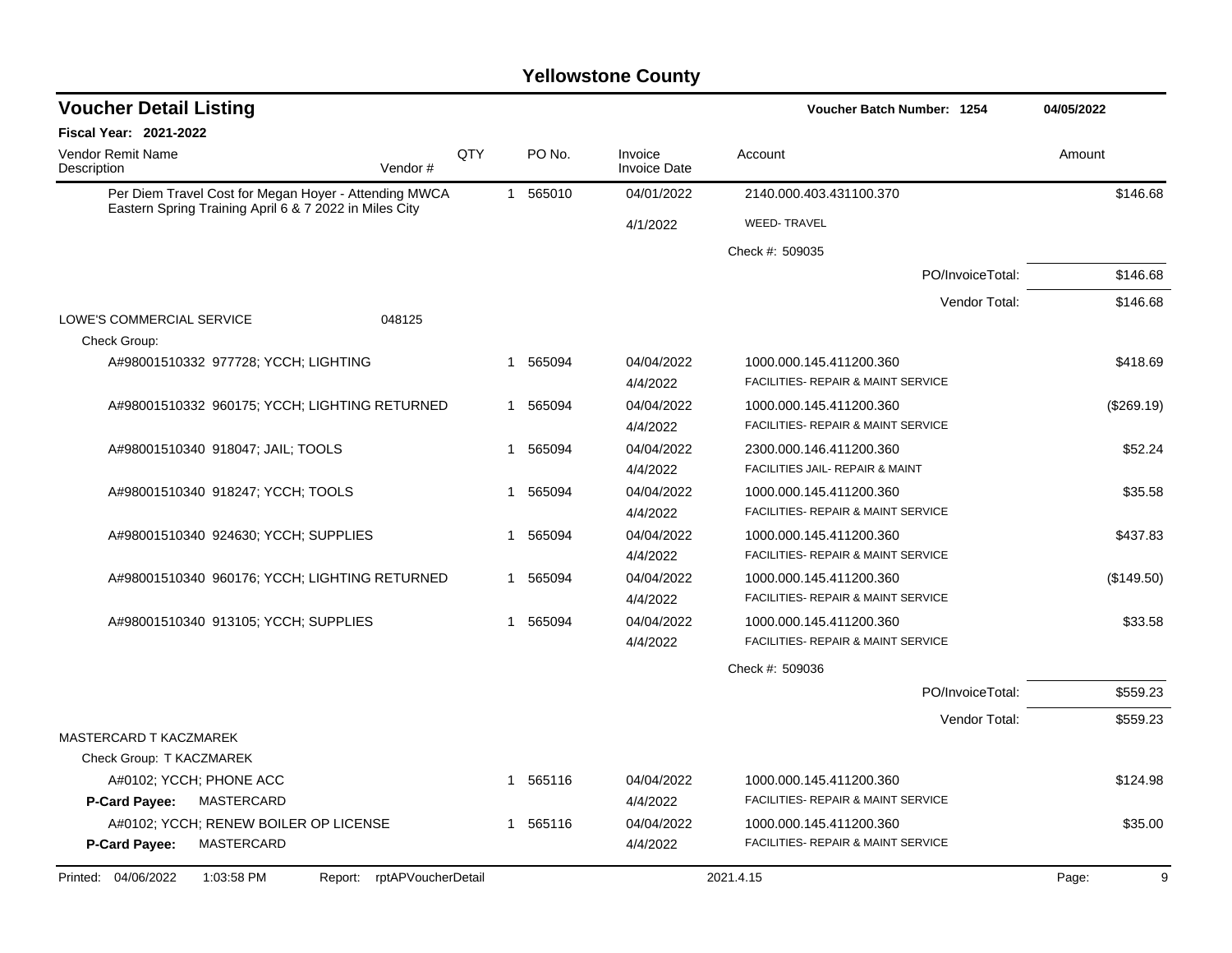| <b>Voucher Detail Listing</b>                 |         |     |              |                                | Voucher Batch Number: 1254                                                |                  | 04/05/2022 |
|-----------------------------------------------|---------|-----|--------------|--------------------------------|---------------------------------------------------------------------------|------------------|------------|
| <b>Fiscal Year: 2021-2022</b>                 |         |     |              |                                |                                                                           |                  |            |
| Vendor Remit Name<br>Description              | Vendor# | QTY | PO No.       | Invoice<br><b>Invoice Date</b> | Account                                                                   |                  | Amount     |
|                                               |         |     |              |                                | Check #: 509055                                                           |                  |            |
|                                               |         |     |              |                                |                                                                           | PO/InvoiceTotal: | \$159.98   |
|                                               |         |     |              |                                |                                                                           | Vendor Total:    | \$159.98   |
| <b>MONTANA AQUATIC SERVICES</b>               |         |     |              |                                |                                                                           |                  |            |
| Check Group:                                  |         |     |              |                                |                                                                           |                  |            |
| 1#2214 70 GAL TETON AQUATIC HERVICIDE 3/25/22 |         |     | 1 565103     | 04/04/2022<br>4/4/2022         | 7283.000.735.430550.362<br><b>VICTORY IRRIGATION- MAINT &amp; REPAIRS</b> |                  | \$8,262.80 |
|                                               |         |     |              |                                | Check #: 509037                                                           |                  |            |
|                                               |         |     |              |                                |                                                                           | PO/InvoiceTotal: | \$8,262.80 |
|                                               |         |     |              |                                |                                                                           | Vendor Total:    | \$8,262.80 |
| MONTANA LEGISLATIVE SRVS<br>Check Group:      | 042808  |     |              |                                |                                                                           |                  |            |
| 1#38649 MCA Code Books Criminal 3/23/22       |         |     | 565018<br>1  | 04/04/2022                     | 2301.000.122.411100.334                                                   |                  | \$40.00    |
|                                               |         |     |              | 4/4/2022                       | ATTORNEY- TAX/LAW/SUBSCRIPTIONS                                           |                  |            |
|                                               |         |     |              |                                | Check #: 509038                                                           |                  |            |
|                                               |         |     |              |                                |                                                                           | PO/InvoiceTotal: | \$40.00    |
|                                               |         |     |              |                                |                                                                           | Vendor Total:    | \$40.00    |
| NORTHWESTERN ENERGY                           | 045035  |     |              |                                |                                                                           |                  |            |
| Check Group:                                  |         |     |              |                                |                                                                           |                  |            |
| A#3454058-3 Aspenwood 3/29/22                 |         |     | 565126<br>-1 | 04/04/2022<br>4/4/2022         | 2689.000.000.460430.362<br>RSID 769M PARK MAINT & REPAIRS                 |                  | \$6.00     |
| A#3018494-9 Willow Wood Cir 3/29/22           |         |     | 565126<br>1  | 04/04/2022                     | 2689.000.000.460430.362                                                   |                  | \$9.26     |
|                                               |         |     |              | 4/4/2022                       | RSID 769M PARK MAINT & REPAIRS                                            |                  |            |
| A#3456425-2 3150 KING AVE 3/29/22             |         |     | 565126<br>-1 | 04/04/2022                     | 2300.000.146.411200.341                                                   |                  | \$85.15    |
|                                               |         |     |              | 4/4/2022                       | FACILITIES JAIL- ELECTRICITY                                              |                  |            |
|                                               |         |     |              |                                | Check #: 509039                                                           |                  |            |
|                                               |         |     |              |                                |                                                                           | PO/InvoiceTotal: | \$100.41   |
|                                               |         |     |              |                                |                                                                           | Vendor Total:    | \$100.41   |
| PHARM406                                      |         |     |              |                                |                                                                           |                  |            |
| Check Group:                                  |         |     |              |                                |                                                                           |                  |            |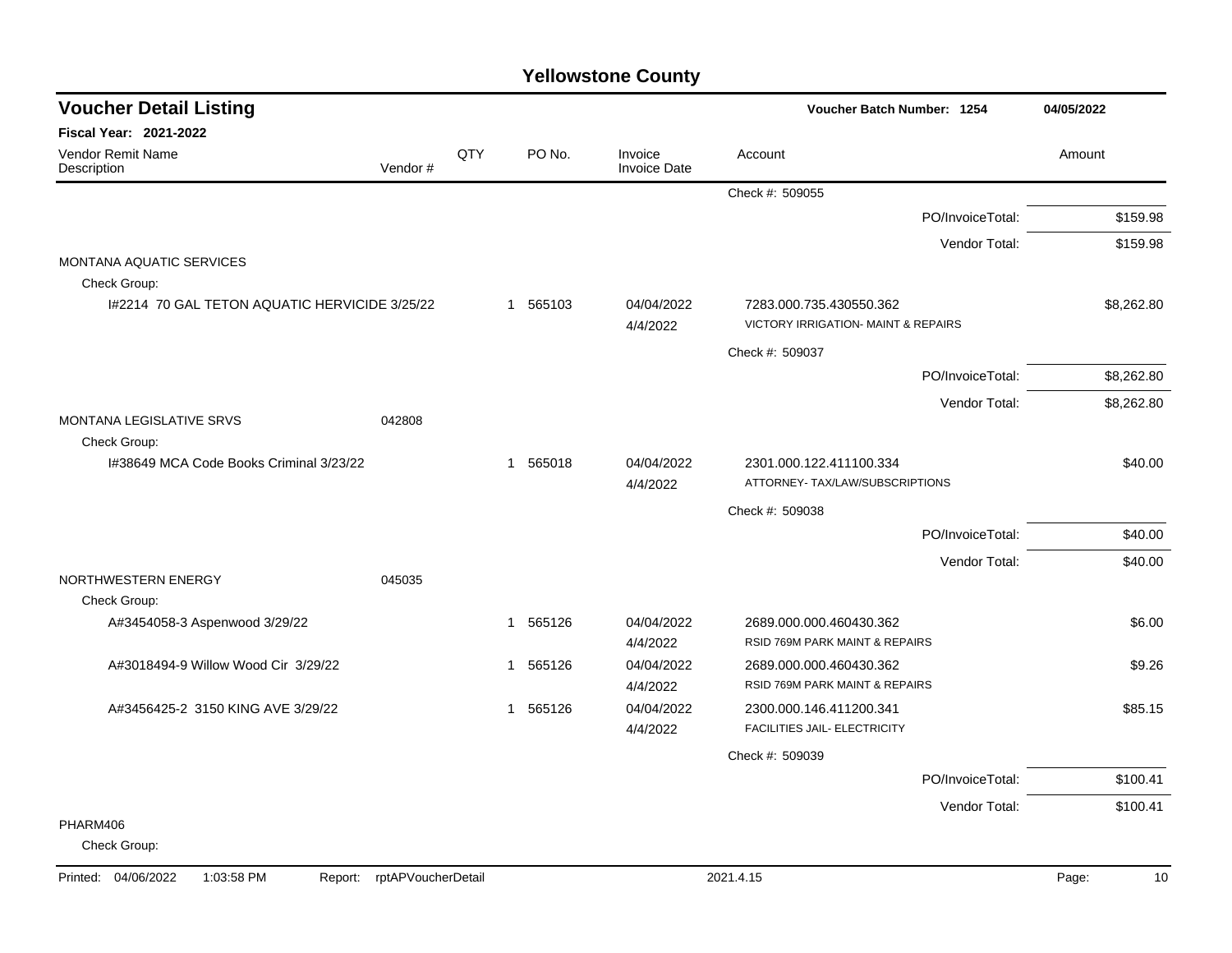| <b>Voucher Detail Listing</b>    |         |     |             |                                | <b>Voucher Batch Number: 1254</b>                     | 04/05/2022 |
|----------------------------------|---------|-----|-------------|--------------------------------|-------------------------------------------------------|------------|
| <b>Fiscal Year: 2021-2022</b>    |         |     |             |                                |                                                       |            |
| Vendor Remit Name<br>Description | Vendor# | QTY | PO No.      | Invoice<br><b>Invoice Date</b> | Account                                               | Amount     |
| #175828-00 / M.GA. Meds          |         |     | 1 565131    | 04/04/2022<br>4/4/2022         | 2399.000.235.420250.222<br>YSC- CHEM/LAB/MED SUPPLIES | \$6.00     |
| #176853-00 / N.M. Meds           |         |     | 1 565131    | 04/04/2022<br>4/4/2022         | 2399.000.235.420250.222<br>YSC- CHEM/LAB/MED SUPPLIES | \$12.58    |
| 1#174920-00 / AJ.RM. Meds        |         |     | 1 565131    | 04/04/2022<br>4/4/2022         | 2399.000.235.420250.356<br>YSC- MEDICAL/OTHER         | \$7.00     |
| #178538-00 / R.S. Meds           |         |     | 1 565131    | 04/04/2022<br>4/4/2022         | 2399.000.235.420250.356<br>YSC-MEDICAL/OTHER          | \$60.00    |
| #178539-00 / R.S. Meds           |         |     | 1 565131    | 04/04/2022<br>4/4/2022         | 2399.000.235.420250.356<br>YSC-MEDICAL/OTHER          | \$16.00    |
| #176669-00 / T.Z. Meds           |         |     | 1 565131    | 04/04/2022<br>4/4/2022         | 2399.000.235.420250.222<br>YSC- CHEM/LAB/MED SUPPLIES | \$17.00    |
| I#174801-00 / T.A. Meds          |         |     | 1 565131    | 04/04/2022<br>4/4/2022         | 2399.000.235.420250.222<br>YSC- CHEM/LAB/MED SUPPLIES | \$6.00     |
| I#174959-00 / T.A. Meds          |         |     | 1 565131    | 04/04/2022<br>4/4/2022         | 2399.000.235.420250.222<br>YSC- CHEM/LAB/MED SUPPLIES | \$13.00    |
| I#176251-00 / T.A. Meds          |         |     | 1 565131    | 04/04/2022<br>4/4/2022         | 2399.000.235.420250.222<br>YSC- CHEM/LAB/MED SUPPLIES | \$11.00    |
| #176701-00 / T.A. Meds           |         |     | 1 565131    | 04/04/2022<br>4/4/2022         | 2399.000.235.420250.222<br>YSC- CHEM/LAB/MED SUPPLIES | \$12.00    |
| #176700-00 / T.A. Meds           |         |     | 1 565131    | 04/04/2022<br>4/4/2022         | 2399.000.235.420250.222<br>YSC- CHEM/LAB/MED SUPPLIES | \$15.00    |
| #174801-01 / T.A. Meds           |         |     | 1 565131    | 04/04/2022<br>4/4/2022         | 2399.000.235.420250.222<br>YSC- CHEM/LAB/MED SUPPLIES | \$6.00     |
| I#172052-01 / T.C. Meds          |         |     | 1 565131    | 04/04/2022<br>4/4/2022         | 2399.000.235.420250.356<br>YSC-MEDICAL/OTHER          | \$7.00     |
| #176666-00 / T.C. Meds           |         |     | 1 565131    | 04/04/2022<br>4/4/2022         | 2399.000.235.420250.356<br>YSC-MEDICAL/OTHER          | \$8.00     |
| #176667-00 / T.C. Meds           |         |     | 565131<br>1 | 04/04/2022<br>4/4/2022         | 2399.000.235.420250.356<br>YSC- MEDICAL/OTHER         | \$8.00     |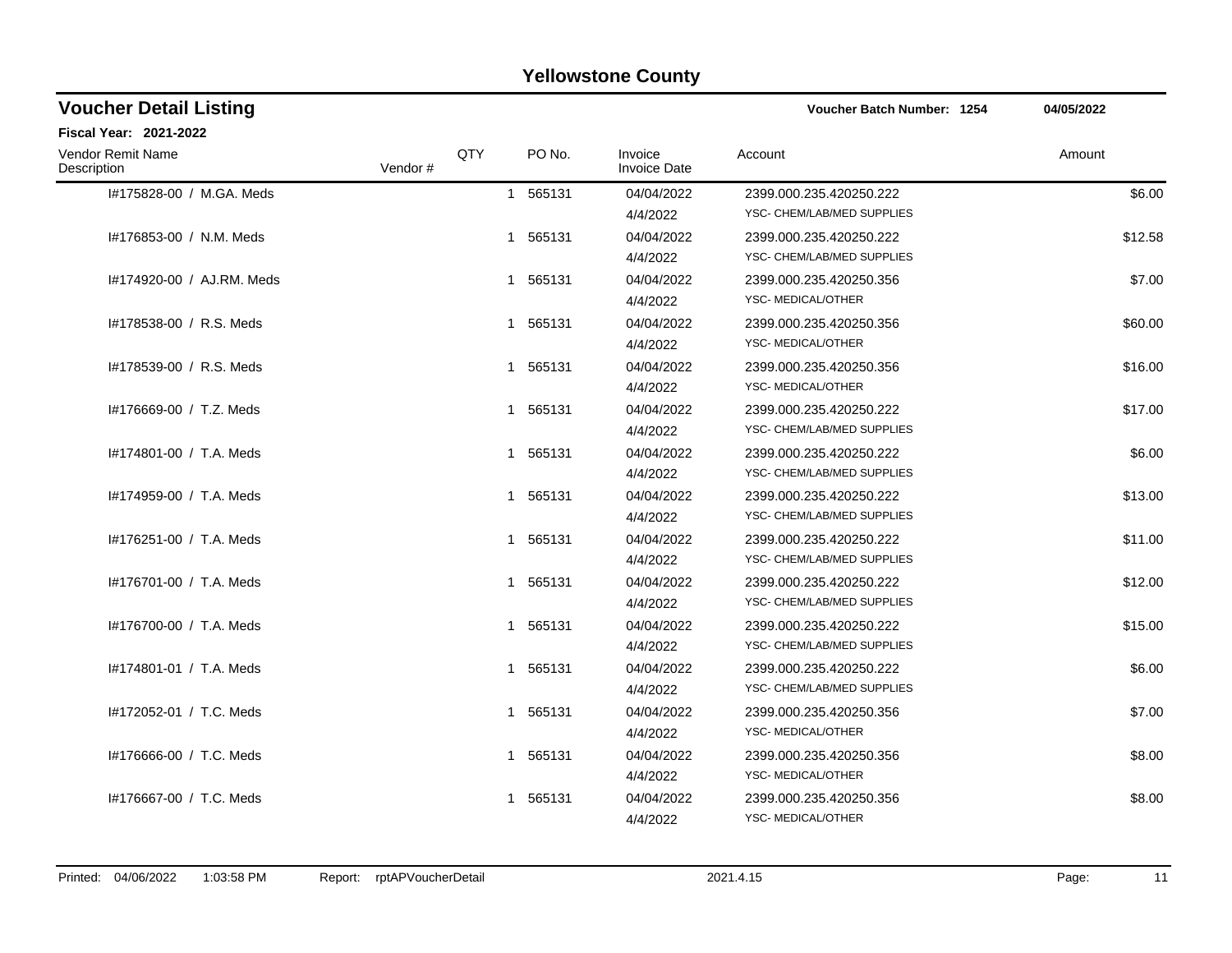|                                                                 |              |        | <b>Yellowstone County</b>      |                                                 |                  |             |
|-----------------------------------------------------------------|--------------|--------|--------------------------------|-------------------------------------------------|------------------|-------------|
| <b>Voucher Detail Listing</b>                                   |              |        |                                | Voucher Batch Number: 1254                      |                  | 04/05/2022  |
| <b>Fiscal Year: 2021-2022</b>                                   |              |        |                                |                                                 |                  |             |
| Vendor Remit Name<br>QTY<br>Vendor#<br>Description              |              | PO No. | Invoice<br><b>Invoice Date</b> | Account                                         |                  | Amount      |
| I#174964-00 / J.C. Meds                                         | $\mathbf{1}$ | 565131 | 04/04/2022                     | 2399.000.235.420250.222                         |                  | \$8.00      |
|                                                                 |              |        | 4/4/2022                       | YSC- CHEM/LAB/MED SUPPLIES                      |                  |             |
|                                                                 |              |        |                                | Check #: 509040                                 |                  |             |
|                                                                 |              |        |                                |                                                 | PO/InvoiceTotal: | \$212.58    |
|                                                                 |              |        |                                |                                                 | Vendor Total:    | \$212.58    |
| POWERPLAN OIB<br>045339                                         |              |        |                                |                                                 |                  |             |
| Check Group:                                                    |              |        |                                |                                                 |                  |             |
| I#P9115012 HANDLE, INSERT                                       | 1            | 565040 | 03/31/2022                     | 2110.000.401.430200.361                         |                  | \$312.53    |
|                                                                 |              |        | 3/31/2022                      | ROAD-VEHICLE REPAIRS                            |                  |             |
| I#P9117512 INSERTS                                              | 1            | 565040 | 03/31/2022                     | 2110.000.401.430200.361                         |                  | \$1,123.64  |
|                                                                 |              |        | 3/31/2022                      | <b>ROAD- VEHICLE REPAIRS</b>                    |                  |             |
| <b>I#P9117612 CHAIN SAW</b>                                     | 1            | 565040 | 03/31/2022                     | 2130.000.402.430244.361                         |                  | \$809.99    |
|                                                                 |              |        | 3/31/2022                      | <b>BRIDGE- VEHICLE REPAIRS</b>                  |                  |             |
| I#P9008412 INSERT                                               | 1            | 565040 | 03/31/2022                     | 2110.000.401.430200.361<br>ROAD-VEHICLE REPAIRS |                  | \$451.98    |
| I#33627A12 REF W3362712                                         | 1            |        | 3/31/2022<br>03/31/2022        |                                                 |                  |             |
|                                                                 |              | 565040 | 3/31/2022                      | 2110.000.401.430200.361<br>ROAD-VEHICLE REPAIRS |                  | (\$338.86)  |
| I#W3362712 REF 33627A12                                         | 1            | 565040 | 03/31/2022                     | 2110.000.401.430200.361                         |                  | \$338.86    |
|                                                                 |              |        | 3/31/2022                      | <b>ROAD- VEHICLE REPAIRS</b>                    |                  |             |
| I#P9006112 REAR VIEW MIRROR                                     | 1            | 565040 | 03/31/2022                     | 2110.000.401.430200.361                         |                  | \$177.50    |
|                                                                 |              |        | 3/31/2022                      | ROAD-VEHICLE REPAIRS                            |                  |             |
|                                                                 |              |        |                                | Check #: 509041                                 |                  |             |
|                                                                 |              |        |                                |                                                 | PO/InvoiceTotal: | \$2,875.64  |
|                                                                 |              |        |                                |                                                 | Vendor Total:    | \$2,875.64  |
| PRIDE OF MONTANA INC                                            |              |        |                                |                                                 |                  |             |
| Check Group:                                                    |              |        |                                |                                                 |                  |             |
| I#71345 MILLER BLDG Cleaning 3/31/22                            | $\mathbf 1$  | 565118 | 04/04/2022                     | 1000.000.145.411200.367                         |                  | \$5,800.00  |
|                                                                 |              |        | 4/4/2022                       | FACILITIES- JANITORIAL SERVICES                 |                  |             |
| I#71345 MILLER BLDG Cleaning Supplies 3/31/22                   | 1            | 565118 | 04/04/2022                     | 1000.000.145.411200.224                         |                  | \$363.61    |
|                                                                 |              |        | 4/4/2022                       | FACILITIES- JANITORIAL SUPPLIES                 |                  |             |
| Printed: 04/06/2022<br>1:03:58 PM<br>Report: rptAPVoucherDetail |              |        |                                | 2021.4.15                                       |                  | 12<br>Page: |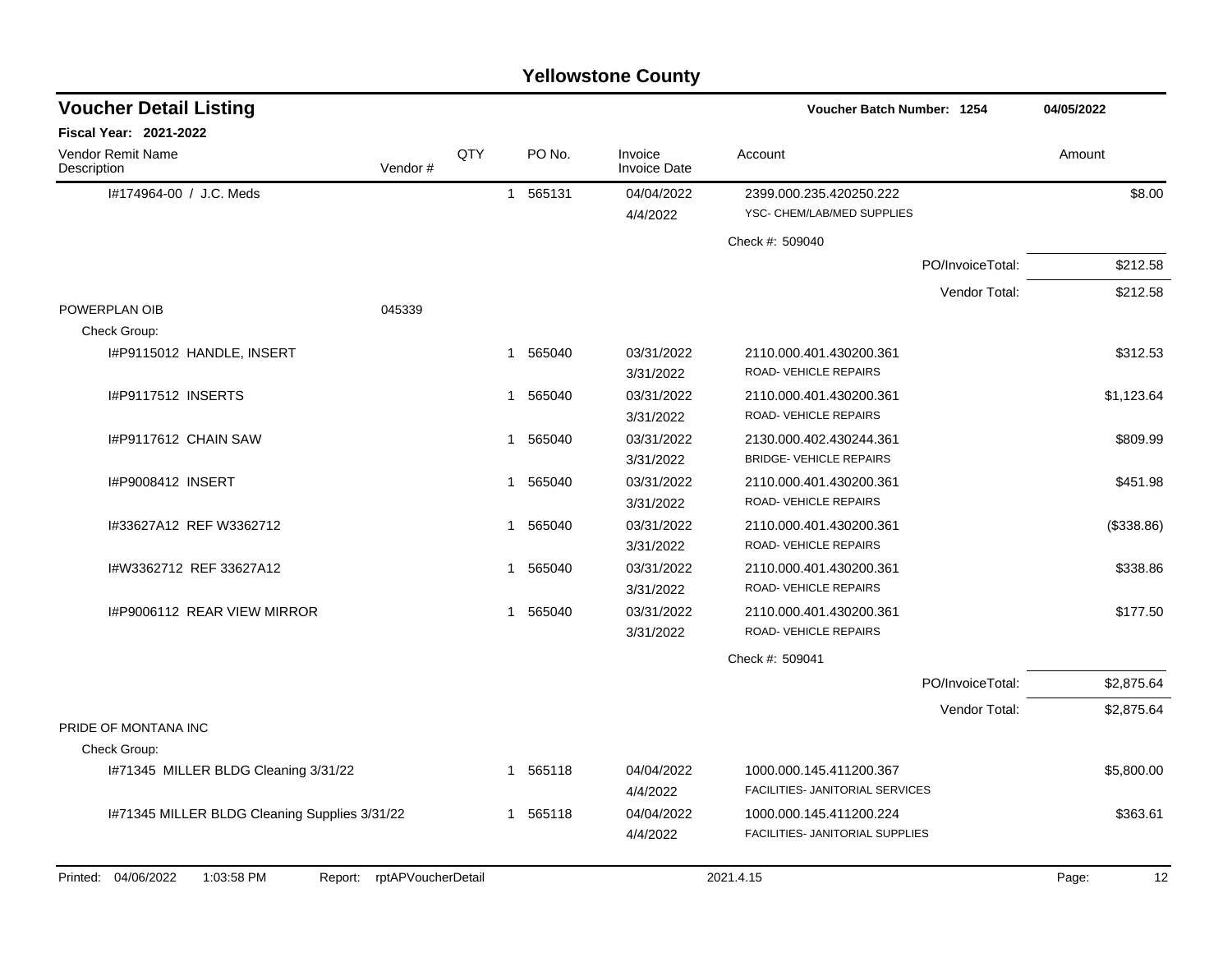| <b>Voucher Detail Listing</b>                                          |     |              |          |                                | Voucher Batch Number: 1254                                | 04/05/2022       |             |
|------------------------------------------------------------------------|-----|--------------|----------|--------------------------------|-----------------------------------------------------------|------------------|-------------|
| Fiscal Year: 2021-2022                                                 |     |              |          |                                |                                                           |                  |             |
| <b>Vendor Remit Name</b><br>Description<br>Vendor#                     | QTY |              | PO No.   | Invoice<br><b>Invoice Date</b> | Account                                                   |                  | Amount      |
|                                                                        |     |              |          |                                | Check #: 509042                                           |                  |             |
|                                                                        |     |              |          |                                |                                                           | PO/InvoiceTotal: | \$6,163.61  |
|                                                                        |     |              |          |                                |                                                           | Vendor Total:    | \$6,163.61  |
| PUBLIC UTILITIES<br>005150<br>Check Group:                             |     |              |          |                                |                                                           |                  |             |
| A#129441/3321 KING AVE E 3/24/22                                       |     | $\mathbf{1}$ | 565099   | 04/04/2022<br>4/4/2022         | 2140.000.403.431100.340<br><b>WEED- UTILITIES</b>         |                  | \$9.60      |
|                                                                        |     |              |          |                                | Check #: 509043                                           |                  |             |
|                                                                        |     |              |          |                                |                                                           | PO/InvoiceTotal: | \$9.60      |
|                                                                        |     |              |          |                                |                                                           | Vendor Total:    | \$9.60      |
| <b>REPUBLIC SERVICES #892</b>                                          |     |              |          |                                |                                                           |                  |             |
| Check Group:<br>A#308923556404 I#0892-001003882 CUSTER CEM             |     |              | 1 565133 | 04/04/2022                     | 7301.000.725.430900.362                                   |                  | \$43.83     |
| 3/28/22                                                                |     |              |          |                                | <b>CUSTER CEM- MAINT &amp; REPAIRS</b>                    |                  |             |
|                                                                        |     |              |          | 4/4/2022                       | Check #: 509044                                           |                  |             |
|                                                                        |     |              |          |                                |                                                           | PO/InvoiceTotal: | \$43.83     |
|                                                                        |     |              |          |                                |                                                           | Vendor Total:    | \$43.83     |
| ROONEY, JIM                                                            |     |              |          |                                |                                                           |                  |             |
| Check Group:                                                           |     |              |          |                                |                                                           |                  |             |
| I#2012, 12/9/21, HAULING ROCK FROM METRA TO<br>ZIMMERMAN PARK 3/1-2/22 |     |              | 1 565109 | 04/04/2022                     | 2210.000.405.460430.399                                   |                  | \$1,400.00  |
|                                                                        |     |              |          | 4/4/2022                       | PARKS- OTHER CONTRACT SERVICES                            |                  |             |
|                                                                        |     |              |          |                                | Check #: 509045                                           |                  |             |
|                                                                        |     |              |          |                                |                                                           | PO/InvoiceTotal: | \$1,400.00  |
|                                                                        |     |              |          |                                |                                                           | Vendor Total:    | \$1,400.00  |
| ROTH CONCRETE LIFTING<br>Check Group:                                  |     |              |          |                                |                                                           |                  |             |
| I#0516,3/8/22, SNOW REMOVAL                                            |     |              | 1 565129 | 04/04/2022<br>4/4/2022         | 2623.000.000.430200.362<br>RSID 701M ROAD MAINT & REPAIRS |                  | \$450.00    |
|                                                                        |     |              |          |                                | Check #: 509046                                           |                  |             |
| Printed: 04/06/2022<br>1:03:58 PM<br>Report: rptAPVoucherDetail        |     |              |          |                                | 2021.4.15                                                 |                  | Page:<br>13 |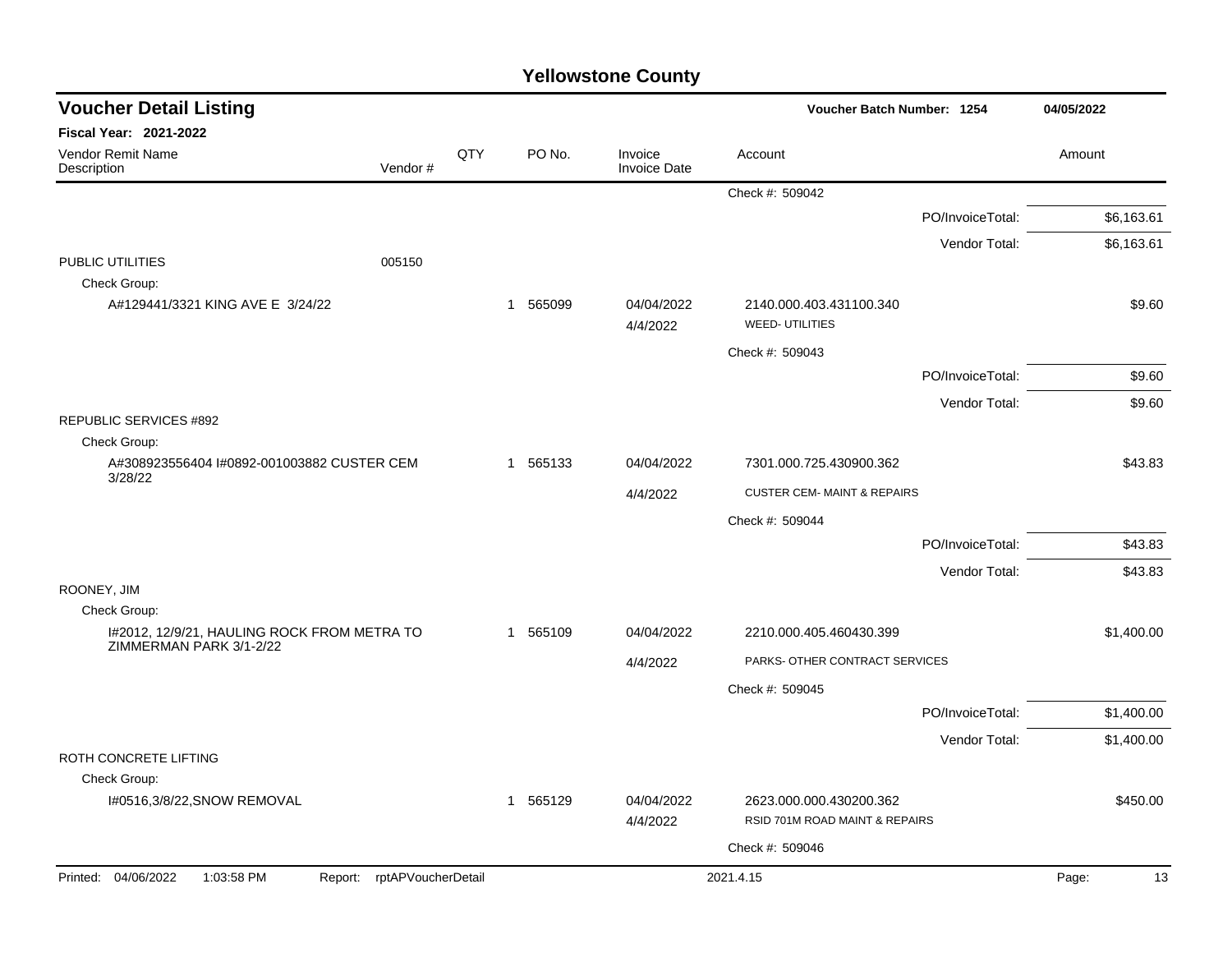| <b>Voucher Detail Listing</b>                             |                               |     |          |                                | Voucher Batch Number: 1254                                     | 04/05/2022  |
|-----------------------------------------------------------|-------------------------------|-----|----------|--------------------------------|----------------------------------------------------------------|-------------|
| <b>Fiscal Year: 2021-2022</b>                             |                               |     |          |                                |                                                                |             |
| Vendor Remit Name<br>Description                          | Vendor#                       | QTY | PO No.   | Invoice<br><b>Invoice Date</b> | Account                                                        | Amount      |
|                                                           |                               |     |          |                                | PO/InvoiceTotal:                                               | \$450.00    |
|                                                           |                               |     |          |                                | Vendor Total:                                                  | \$450.00    |
| SMITH FUNERAL CHAPEL<br>Check Group:                      | 005690                        |     |          |                                |                                                                |             |
| VA BURIAL BENEFIT, AARON D MOSDAL, 3/22/22                |                               |     | 1 565121 | 04/04/2022<br>4/4/2022         | 1000.000.199.450200.396<br>MISC- FUNERAL EXPENSE/BURIALS       | \$250.00    |
|                                                           |                               |     |          |                                | Check #: 509047                                                |             |
|                                                           |                               |     |          |                                | PO/InvoiceTotal:                                               | \$250.00    |
| Check Group:<br>VA BURIAL BENEFIT, JEROME A KETTERNACKER, |                               |     | 1 565122 | 4/04/2022                      | 1000.000.199.450200.396                                        | \$250.00    |
| 3/12/22                                                   |                               |     |          | 4/4/2022                       | MISC- FUNERAL EXPENSE/BURIALS                                  |             |
|                                                           |                               |     |          |                                | Check #: 509047                                                |             |
|                                                           |                               |     |          |                                | PO/InvoiceTotal:                                               | \$250.00    |
|                                                           |                               |     |          |                                | Vendor Total:                                                  | \$500.00    |
| TYLER-MCSHERRY, DARLA<br>Check Group:                     |                               |     |          |                                |                                                                |             |
| MARCH 2022 ADMIN                                          |                               |     | 1 565128 | 04/04/2022<br>4/4/2022         | 2950.000.470.420190.397<br><b>DUI- FIXED CONTRACT SERVICES</b> | \$2,000.00  |
|                                                           |                               |     |          |                                | Check #: 509048                                                |             |
|                                                           |                               |     |          |                                | PO/InvoiceTotal:                                               | \$2,000.00  |
| UNIVERSAL AWARDS                                          | 006170                        |     |          |                                | Vendor Total:                                                  | \$2,000.00  |
| Check Group:                                              |                               |     |          |                                |                                                                |             |
| I#263052 VICTIM'S PLAQUE 12/9/21                          |                               |     | 1 565123 | 04/04/2022<br>4/4/2022         | 2950.000.470.420190.336<br>DUI- PUBLIC RELATIONS               | \$8.00      |
|                                                           |                               |     |          |                                | Check #: 509049                                                |             |
|                                                           |                               |     |          |                                | PO/InvoiceTotal:                                               | \$8.00      |
|                                                           |                               |     |          |                                | Vendor Total:                                                  | \$8.00      |
| <b>US FOODS INC</b>                                       | 002926                        |     |          |                                |                                                                |             |
| Printed: 04/06/2022<br>1:03:58 PM                         | rptAPVoucherDetail<br>Report: |     |          |                                | 2021.4.15                                                      | Page:<br>14 |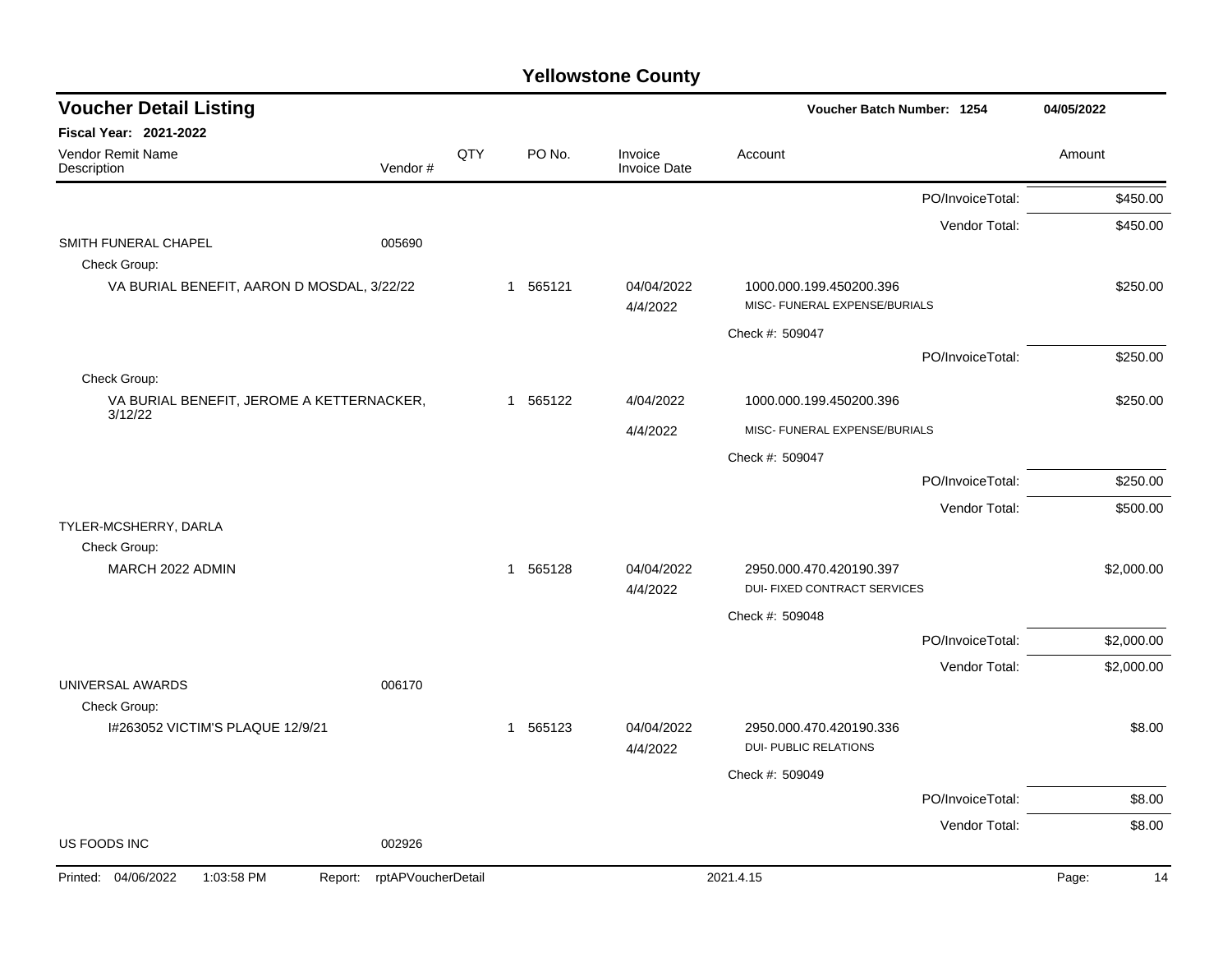| <b>Voucher Detail Listing</b>                                                                          |                    |          |                                | Voucher Batch Number: 1254                             |                  | 04/05/2022  |
|--------------------------------------------------------------------------------------------------------|--------------------|----------|--------------------------------|--------------------------------------------------------|------------------|-------------|
| <b>Fiscal Year: 2021-2022</b>                                                                          |                    |          |                                |                                                        |                  |             |
| <b>Vendor Remit Name</b><br>Vendor#<br>Description                                                     | QTY                | PO No.   | Invoice<br><b>Invoice Date</b> | Account                                                |                  | Amount      |
| Check Group:                                                                                           |                    |          |                                |                                                        |                  |             |
| I#3079459 A#94194115 Forks, Cups 3/30/22                                                               |                    | 1 565093 | 04/04/2022<br>4/4/2022         | 2399.000.235.420250.221<br>YSC- FOOD SUPPLIES          |                  | \$92.50     |
| I#3079459 A#94194115 Food 3/30/22                                                                      |                    | 1 565093 | 04/04/2022<br>4/4/2022         | 2399.000.235.420250.223<br>YSC-FOOD                    |                  | \$1,489.39  |
|                                                                                                        |                    |          |                                | Check #: 509050                                        |                  |             |
|                                                                                                        |                    |          |                                |                                                        | PO/InvoiceTotal: | \$1,581.89  |
|                                                                                                        |                    |          |                                |                                                        | Vendor Total:    | \$1,581.89  |
| <b>WILKERSON &amp; WILKERSON</b>                                                                       |                    |          |                                |                                                        |                  |             |
| Check Group:                                                                                           |                    |          |                                |                                                        |                  |             |
| Writ DV 2021 0046<br>#21003271 RMRS v. Goff Ck. #012787 - Duke's Concrete<br>Construction - A101-99768 |                    | 1 565117 | 04/04/2022                     | 7151.000.000.021250.000                                |                  | \$365.03    |
|                                                                                                        |                    |          | 4/4/2022                       | SHERIFF WRITS & NOTICES DUE TO OTHERS                  |                  |             |
|                                                                                                        |                    |          |                                | Check #: 509051                                        |                  |             |
|                                                                                                        |                    |          |                                |                                                        | PO/InvoiceTotal: | \$365.03    |
|                                                                                                        |                    |          |                                |                                                        | Vendor Total:    | \$365.03    |
| YELLOWSTONE COUNTY NEWS<br>006690<br>Check Group:                                                      |                    |          |                                |                                                        |                  |             |
| I#116565 PUBLIC NOTICE CANCEL CHECKS 3/25/22                                                           |                    | 1 565124 | 04/04/2022<br>4/4/2022         | 1000.000.199.411800.337<br>MISC- PUBLICITY/ADVERTISING |                  | \$12.50     |
|                                                                                                        |                    |          |                                | Check #: 509052                                        |                  |             |
|                                                                                                        |                    |          |                                |                                                        | PO/InvoiceTotal: | \$12.50     |
|                                                                                                        |                    |          |                                |                                                        | Vendor Total:    | \$12.50     |
| YELLOWSTONE VALLEY ELECTRIC<br>006770<br>Check Group:                                                  |                    |          |                                |                                                        |                  |             |
| A#17389012 OLD HARDIN RD 3/31/22                                                                       |                    | 1 565125 | 04/04/2022<br>4/4/2022         | 2275.000.423.430264.340<br>LOCKWOOD PED- UTILITIES     |                  | \$80.50     |
|                                                                                                        |                    |          |                                | Check #: 509053                                        |                  |             |
|                                                                                                        |                    |          |                                |                                                        | PO/InvoiceTotal: | \$80.50     |
| Printed: 04/06/2022<br>1:03:58 PM<br>Report:                                                           | rptAPVoucherDetail |          |                                | 2021.4.15                                              |                  | 15<br>Page: |